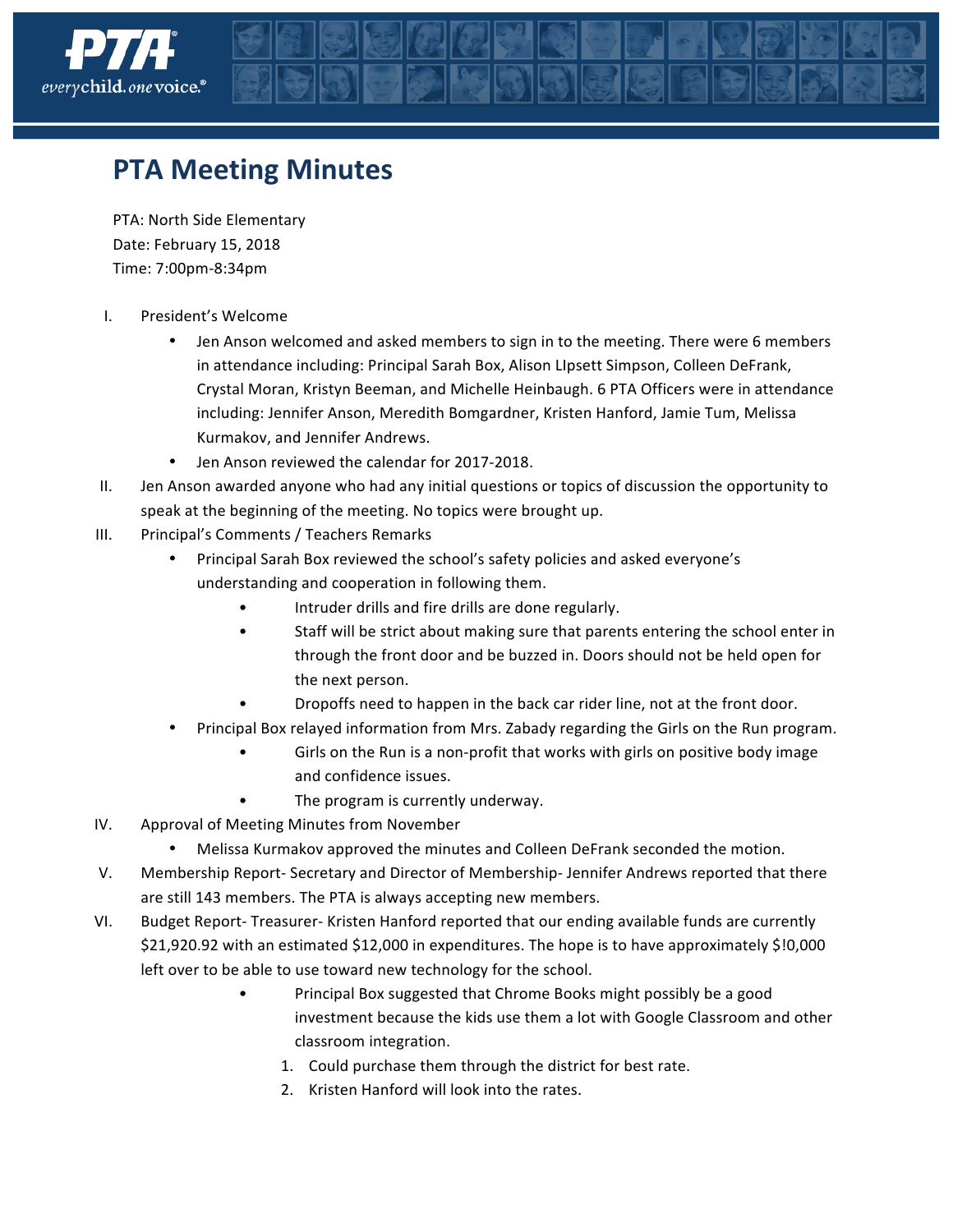- 3. Possibly docking station for Chrome Books in the classrooms.
- 4. Possibly sell the Chrome Book cart we previously purchased that isn't being used.
- Approval of Budget
	- Ali Simpson motioned to approve the budget and Jamie Tum seconded the motion.
- VII. Communications Report- Director of Communications-Jamie Tum reported no new changes at this point.
- VIII. Director of Events and Volunteers Report- Melissa Kurmakov reported no new changes at this point.
- IX. Past Events and/or Programs Report
	- Race for Education: Jen Anson reported for Andrea Cavoli and Micki Freedman that they are currently finishing up handing out prizes from the race. Jen Anson will follow up with them on the status of some outstanding incentives.
	- Mobile AgLab: Jen Anson reported that she received positive feedback from the event. Principal Box agreed we should aim to have the event in November again next year.
	- Spirit Events (Five Below, Chuck E Cheese, & Get Air): Michelle Heinbaugh reported that our first Chuck E Cheese spirit night brought out a different crowd than usual and we made \$202 in profit. The Five Below fundraiser had some issues with confusion amongst the store employees and whether or not to save or hand back flyers. In response, the manager agreed to add an additional \$2,000 in sales on to our sales, so we ended up profiting \$364. Michelle also reported that the Get Air spirit night was on Parent/Teacher Conference Day which also happened to be National Trampoline Park Day. Get Air honored the donation rate based on the full ticket price rather than the discounted holiday price, so we earned \$252 this year. Last year's earning were \$218. Get Air also donated jump passes for a raffle.
	- Teacher Luncheons: Kristyn Beeman reported positive feedback from the staff. There was a problem with getting the donated food in on time so we had some excess food leftover and some budget spent on purchasing food that was assumed not coming that then arrived late. Possible solution for next time would be to specify as a line item on the Time to Sign Up volunteer sheet in bold what time specific items must be delivered by. Food donations could also be requested to arrive the day prior but storage becomes an issue.
	- Spirit Sticks: Jenn Andrews and Jamie Tum reported that all initial PTA provided spirit sticks and key rings wen home with the students. The first month of sales went well with 370 sticks sold and lots of positive feedback received. Next steps are fine tuning the marketing plan, tracking inventory, and brainstorming new ways of using the spirit sticks. Sticks which didn't sell that we have an excess of will be offered for sale to teachers at a discounted rate. Spirit Sticks will be sold at the upcoming Book Fair and Bingo Night. Additional "North Side Pride" sticks will be purchased for staff who did not receive one in the initial order and/or for parents who wish to purchase one.
- X. Upcoming Events
	- Skating Party: Alyssa Klein, Committee Chair, was not present but the skating party is Sunday, February  $18<sup>th</sup>$  from 4:30pm-6:30pm. Admission is free and quads are free for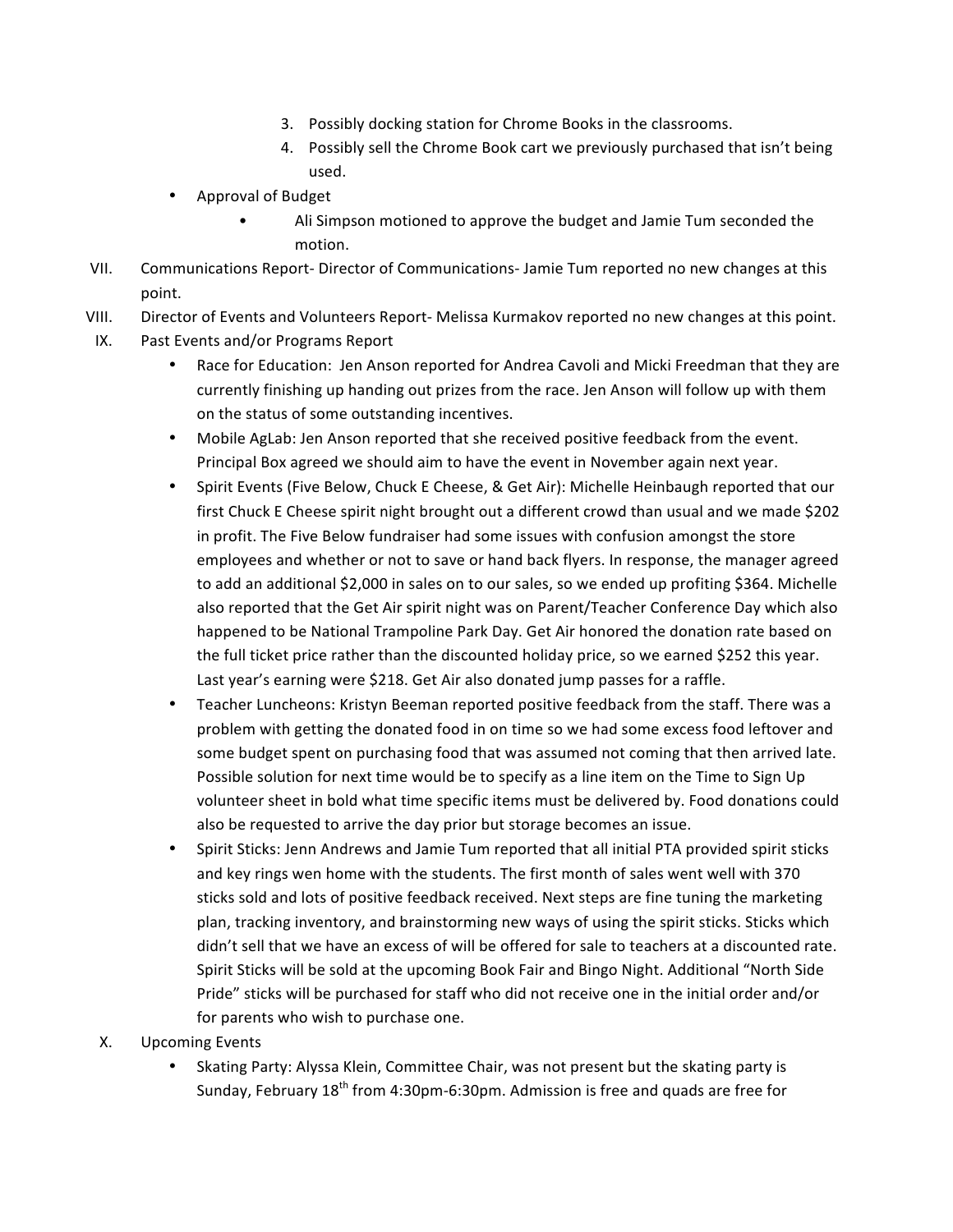

students and \$1 rental for everyone else. In-line skate rentals are \$3. Principal Box will send out a reminder email and Jamie Tum will post the event on Facebook.

- Chipotle Spirit Night: Michelle Heinbaugh reported that the Chipotle Spirit Night is scheduled for Tuesday, March  $6<sup>th</sup>$  from 4pm-8pm. 50% of sales will be donated back to the PTA. Last year this fundraiser earned us \$1,200. Michelle is doing a raffle for the teachers who plan to attend.
- Senators Game- Michelle Heinbaugh reported that the Senators Game will be Sunday, April  $29<sup>th</sup>$  and is also "Hershey Park Pass Night." Additional information on details will come later.
- \$1,000 Scholarship- Michelle Heinbaugh reported that applications for the \$!,000 scholarship were sent out in February and are due back by April 9<sup>th</sup>. A committee of North Side staff chooses winner. Principal Box will send out an email inviting parents who have an older child or know of someone else who may be interested to apply.
- Michelle Heinbaugh asked for suggestions on any other spirit night opportunities.
	- Looking to pursue Dave & Busters when they open
	- Possibly Chick Fill-A
	- IHOP
	- Texas Roadhouse
- Spring Book Fair: Meredith Bomgardner reported that the Spring Book Fair will be held March 12-16 and will be in conjunction with Moms and Muffins this year. Hopefully the Book Fair will help thin out the crowding of the multi-purpose room that happens during Moms and Muffins. No free books will be given out in the spring so that we make enough money to be able to give them out again in the fall. There will be a box of books available to students who bring in any denomination of change who may not have enough to otherwise buy a book.
- Moms & Muffins: Rick Heinbaugh & Julie Clemens were not present but Jen Anson reported that there was an error on the flyer with the event dates. The correct are March 15 and 16. Principal Box stated that next year we will probably need to expand the event out over three days to eliminate the crowding and parking problems.
- Super Female Readers: Colleen DeFrank reported no major updates but just a reminder that all readers need to have volunteer badges and need to have them physically with them.
- Bingo Night: Michelle Heinbaugh
	- The Bingo Night event has a \$550 budget so the event relies heavily on donations for prizes and food. Michelle Heinbaugh was looking for suggestions for a good pizza connection to donate or do discounted pizzas. Mrs Box will ask Nancy Sours to talk to the new pizza place on Colonial Road-Right Pizza where the staff frequently orders.
	- Bingo will feature a "Paws for Books" theme to tie in with the book fair and a pet photo contest will be offered as a fundraiser.
- Spring Sub Sale: Crystal Moran reported that sub money will be due March 29<sup>th</sup> and the pickup date is April  $12^{th}$ .